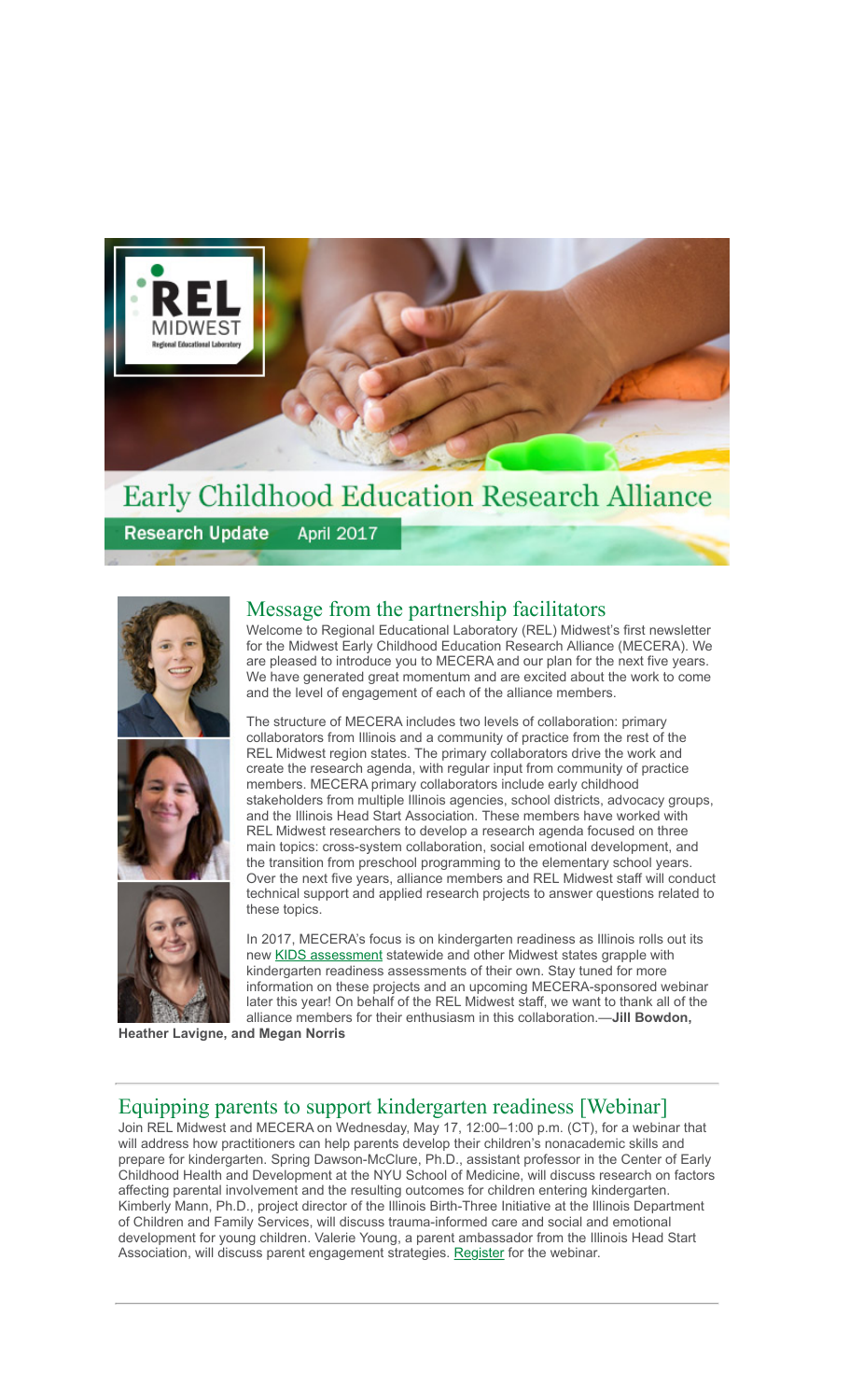### Meet the alliance member: Kimberly Nelson

Kimberly Nelson is a member of MECERA and serves as the executive director of early childhood for the Rockford (IL) Public School District. Nelson supervises the district's early childhood program of more than 2,500 students ages 3 to 5 as well as a birth to 3 home visit program that currently serves 171 families. Rockford Public School District serves a school population with high rates of poverty, student mobility, and homelessness.



Nelson has been closely involved in a "safety net" effort with other community

partners in Rockford to make sure that families have access to high-quality early learning programs. Working with the housing authority, the community partners looked at pockets in the city by zip code where there were many families with children under the age of three not being served by the birth to age 3 home visit program. Nelson explains, "We are trying to identify all of the organizations that provide services to the families we serve and ask whether we are doing a good job coordinating services. Are agencies connecting with one another?" The ultimate goal of this effort is to better coordinate community services so that more referrals for early childhood education programs are made.

Nelson has been able to apply this expertise as a program executive and community collaborator to the research agenda-setting process with MECERA. As the group of stakeholders from higher education, state agencies, and district programs began to define its planned scope of work, Nelson was pleased to see that there were many common themes. "It was a really interesting process,' Nelson reflected. "I learned a lot listening to the conversations. Everyone at the table had different perspectives but similar concerns about early childhood education." When asked what she hopes to gain from her involvement with REL Midwest, Nelson emphasized the importance of the collaborative approach to applied research.

"Our district has always looked at best practices. We want to learn and take information back from conferences, but those don't always translate into changed practice unless you do a deeper dive.' For Nelson, having access to rigorous data and research is critically important in shaping decisions about programs and resources. "Data without research does not effectively move the needle for student outcomes," explained Nelson. "We cannot continue to do things the same way and expect a different outcome for our most vulnerable children and families."

# The building blocks of our future: A look at quality early education [Public Television]

In 2017, REL Midwest partnered with WFYI, the public television station in Indianapolis, to produce a documentary-style program on quality early childhood education. Watch the program to learn about three Indiana early childhood education programs providing high-quality experiences for different student populations. The program also features experts from research, policy, and practice discussing the characteristics of high-quality early childhood education and the balance between academic rigor and developmentally appropriate practice. REL Midwest created this program under the 2012–2017 contract. Watch the program on the [IES YouTube channel.](https://youtu.be/0jyFZvyCeNk)

## 15 hours of training or more: What it takes to improve the quality of early childhood [Podcast]

"If I had not started taking professional development, I'm not sure I'd still be in the field any longer. Professional development is what made everything click." –Tracy Ehlert, early childhood education provider

Early childhood education—the things we teach children before they enter kindergarten—lays the foundation for success in school and life. What can we do to get teachers the support they need to provide high-quality early childhood education? In this podcast, REL Midwest team member Sarah Rand interviews researcher Ann-Marie Faria and early childhood educator Tracy Ehlert about what it takes to get early childhood teachers the training they need. REL Midwest created this podcast under the 2012–2017 contract. Listen to the podcast on the [IES YouTube channel.](https://youtu.be/gNzF5yQjaVM)

# REL resources on early childhood program quality and family/community engagement

#### **[Early childhood topic page,](https://ies.ed.gov/ncee/edlabs/projects/early_childhood.asp) IES**

IES has compiled a selected list of early childhood resources from the REL Program, including publications, videos, archived webinars, and infographics.

#### **[Quality improvement efforts among early childhood education programs participating in](https://ies.ed.gov/ncee/edlabs/projects/project.asp?projectID=4512) Iowa's Quality Rating System, REL Midwest**

This report summarizes survey responses from 388 program administrators, describing how staff of programs in Iowa's quality rating system participate in quality improvement activities such as training, coaching, and continuing education.